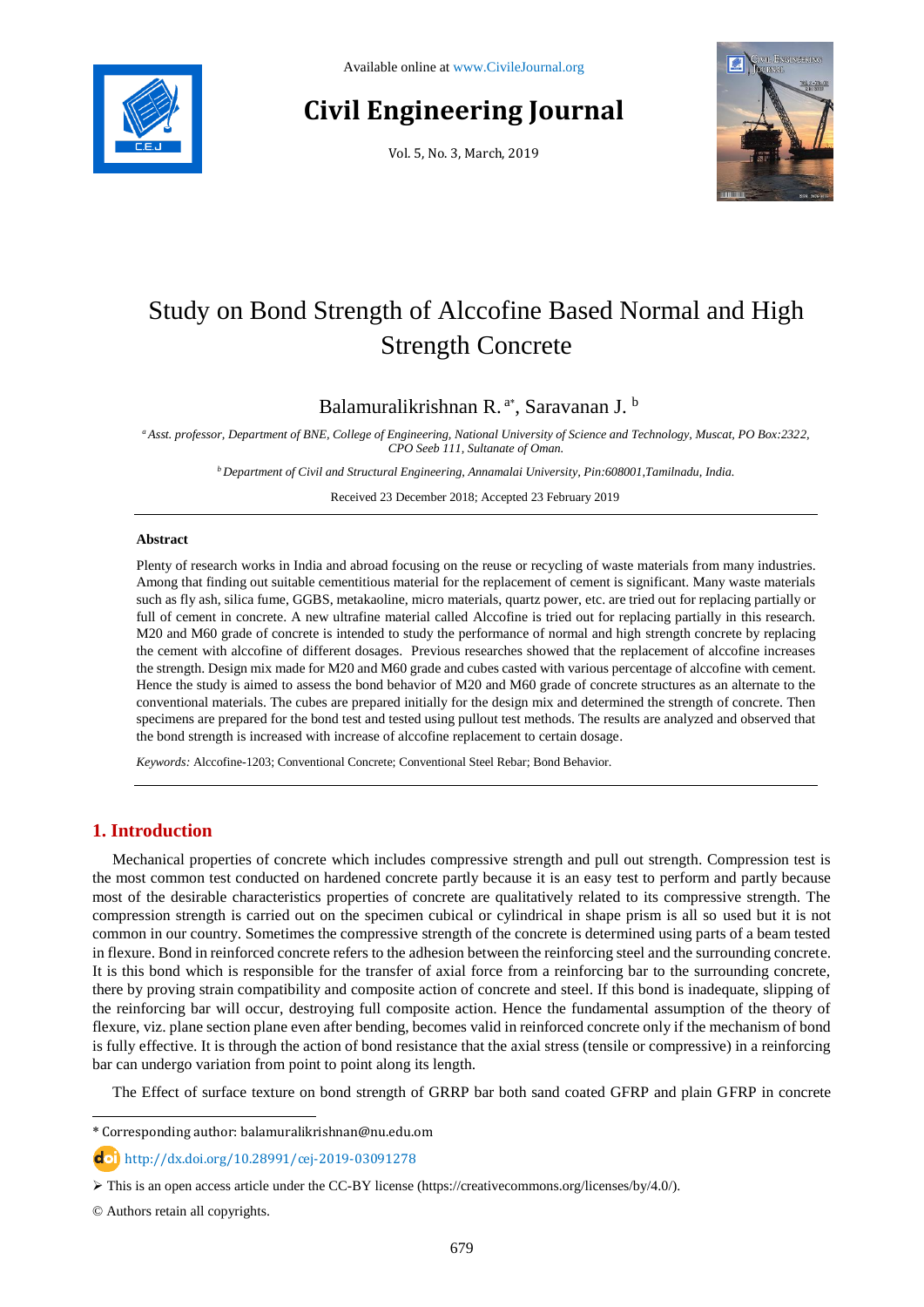with different bar diameters say 9.5, 13, 19, 22 mm. The bond performance of sand coated GFRP rebar's improved by 17-58%, and the bond strength developed mainly due to interlocking friction between sand particles and surrounding concrete [1].The bond deterioration was influenced by the corrosion level, the loading history and amount of confinement reinforcement [2]. The bonded anchor tension resistance limits determined by bond strength provided by the glue. Bond strength is an overall parameter used for description of connection quality between the steel anchor and concrete. The characteristics of glue are the limiting factor for chemical anchoring in high performance concrete [3]. In general the bar diameter is increases the bond stress increases [4]. The bond strength between the ultra-high performance fiber concrete (UHPFC) and normal concrete substrate depends on the surface treatment of the substrate, as the surface treatment increases when the bond strength increases. The highest bond strength was achieved for the sand blasted surface [5]. The polluted and non-polluted steel bars, the small bar sizes have greater bond strength then the large bar sizes if the embedded length was small [6]. The ductility and bond strength of concrete was found to the increased in steel fiber reinforcement concrete [7].

The bottom ash concrete possess bond strength almost same as that of controlled concrete [8]. The bond behavior of the galvanized reinforcing steel was similar to that of the conventional epoxy coated bars [9]. Confinements on the bond strength between concrete and corroded steel bars and the stirrups can limit the longitudinal cracking of concrete cover, and significantly increase the bond strength of corroded steel bars [10]. The ultimate bond strength and the slip at the peak bond stress are greatly influenced by equip-biaxial lateral tension. The slip at the peak bond stress first increases and then decreases [11]. The bond strength between steel bars and high strength concrete increased with the increase of concrete age, the bond strength was 5.89, 14.81, 19.82, 21.95, 22.56, and 25.54 MPa when the concrete age was 1, 3, 5, 7, 14, and 28 days respectively [12].

Alkali activated concrete have a better bond with steel in comparison with Portland cement based concrete. The evaluation of bond between steel and concrete, but also for the development of alkali-activated or hybrid cement based steel-fibre concretes [13]. The influence of locally available natural lightweight aggregates for the bond properties of reinforcing steel bars embedded in structural concrete made with, was studied using pull-out tests on cubic specimens of  $150 \times 150 \times 150$  mm. The natural lightweight aggregates could be considered as a promising, and cost effective material for designing reinforced concrete members [14]. The pull-out test was conducted and chloride contents were tested at crack area along 40 mm depth. The cracks of width more than 200 microns increased gradually; the chloride content decreased along the depth of concrete, and the chloride content increased as the widths of initial cracks increased or as the bar diameters increased. The ductility of bond specimens decreased as the diameter increased [15]. The chloride penetration of concrete was affected in many ways, including physical, chemical, and mechanical such as permeability, cement binding, and cracking (both internal and external) [16]. On one hand, bond strength was influenced by curing conditions concrete compressive strength, concrete cover, embedded length, preflexural crack length, chemical adhesion and friction [17].

#### **1.1. Alccofine 1203**

Alccofine (1203) (AF) is a specially processed product based on slag of high glass content with high reactivity obtained through the process of controlled granulation. Owing to this unique and ultrafine particle size, AF provides requirement of concrete performance. It can also be utilized as high water reducer to improve compressive & flexural strength and also workability to improve the flow. It performs in superior manner than all other mineral admixture used in concrete with in India. Due to its inbuilt CaO content alccofine triggers two way reaction during hydration also consumes by product calcium hydroxide from the hydration of cement to form additional C-S-H gel similar to pozzolans.

AF is a new generation material supplementary cementitious material (SCM) with a built in high tech content. Due to the dense packing of cementitious material, it produces low void content. Strength development increases drastically at early ages and the larger on strength are higher compared to traditional supplementary cementitious material. It has an ability to increase the service life of concrete by its 'packing effect'. Packing effect retards ingression of aggressive agent in concrete even by diffusion and thus enhances durability of concrete. Because of its finer pore structure and chemical stability, AF in concrete is substantially more resistant to chloride diffusion. CaO available in AF contributes to maintain CaO has buffer solution, which helps to maintain pH of pore solution. It can be used in two different ways as a cement replacement. (i) In order to reduce the cement content (ii) An additive to improve concrete properties.

#### **1.2. Properties of Alccofine 1203**

It is observed that the major chemical compositions of Alccofine 1203 is 34 percent calcium oxide, 35 percent silicon dioxide and 24 percent aluminum dioxide.

In this research the main objectives are to find the properties of materials, design the mix proportion for normal strength concrete and high strength concrete, the bond strength of steel reinforcement in normal concrete and normal strength concrete using Alccofine and finally to obtain the bond strength of high strength concrete using Alccofine. The main scope are includes casting of cubes and cylinders, experimental study is restricted to assess the bond strength using pull-out test for conventional concrete and concrete with Alccofine 1203.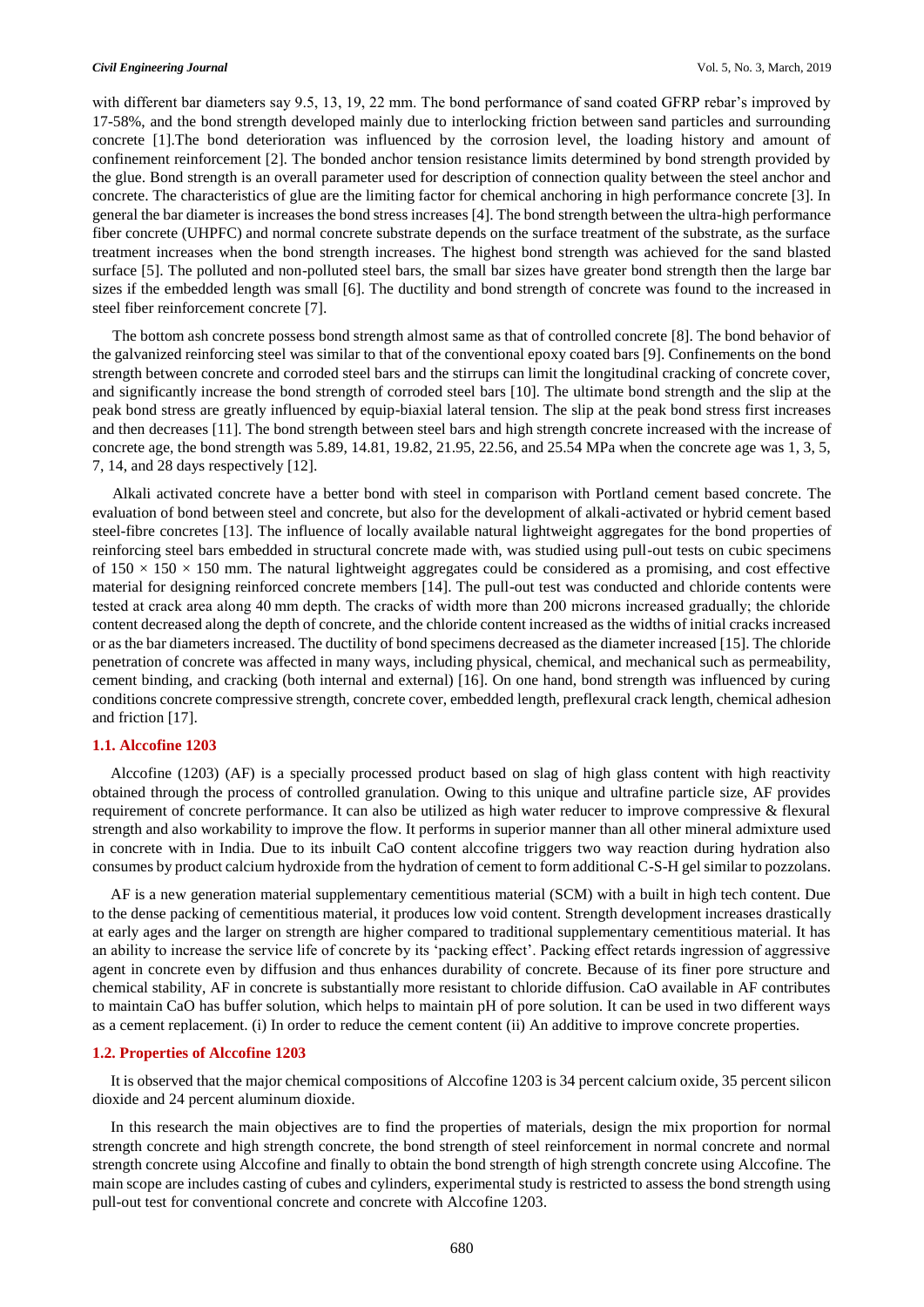### **3. Experimental Investigations**

### **3.1. Preliminary Tests on Materials**

Basic tests like specific gravity, sieve analysis, scanning electron microscope (SEM) analysis for OPC and Alccofine were carried out on the materials to be used. Testing was done and the results were tabulated as given below.

#### **3.2. Specific Gravity of Materials**

The specific gravity of the materials used for making concrete is determined as per IS 2386 - 1963. The values obtained are given in the Table 1 and the combined specific gravity for cement and alccofine are presented in Table 2.

|        | Table 1. Specific gravity |      |  |  |  |  |  |
|--------|---------------------------|------|--|--|--|--|--|
| SI. No | <b>Specific Gravity</b>   |      |  |  |  |  |  |
| 1      | <b>OPC</b> Cement         | 3.15 |  |  |  |  |  |
| 2      | Alccofine                 | 2.87 |  |  |  |  |  |
| 3      | Fine Aggregate            | 2.71 |  |  |  |  |  |
| 4      | Coarse Aggregate          | 2.78 |  |  |  |  |  |

|                         |                      | <b>Table 2. Combined Specific Gravity</b> |                         |  |
|-------------------------|----------------------|-------------------------------------------|-------------------------|--|
| Sl. No                  | Name of the material | Combination in %                          | <b>Specific gravity</b> |  |
| 1                       | $Cement + Alccofine$ | $C$ 100% + A 0%                           | 3.15                    |  |
| $\mathbf{2}$            | $Cement + Alccofine$ | $C.95% + A.5%$                            | 3.13                    |  |
| 3                       | $Cement + Alccofine$ | $C.90\% + A.10\%$                         | 3.03                    |  |
| $\overline{\mathbf{4}}$ | $Cement + Alccofine$ | $C.85\% + A.15\%$                         | 2.97                    |  |
| 5                       | $Cement + Alccofine$ | $C$ 80% + A 20%                           | 2.92                    |  |

#### **3.3. SEM analysis**

The cementitious materials are analysed in SEM analysis to find in the materials shape and size of the samples

#### **3.3.1. OPC- 43 (Figure 1)**



**Figure 1. SEM analysis of OPC 100µ, 10µ and 1µ**

# **3.3.2. ALCCOFINE-1203 (Figure 2)**



**Figure 2. SEM analysis of AF 100µ, 10µ and 1µ**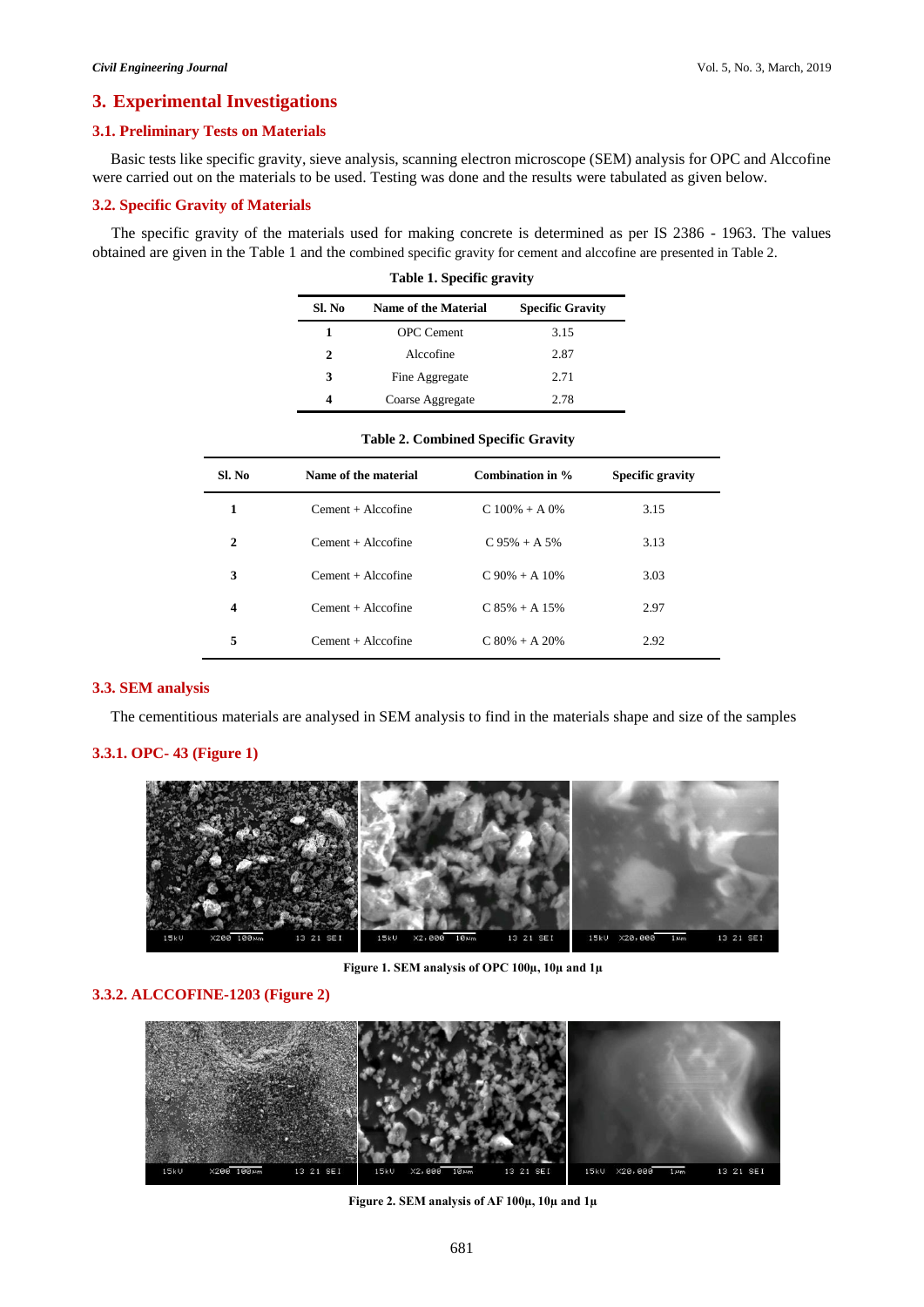#### **3.3. Mix Ratio for M20 and M60 Grade of Concrete**

The design mix for M20 and M60 grade of concrete is carried out as per the standards IS  $10262 - 2009$ . (Table 3 and 4).

|         | Sl. No | <b>Cement</b>                             | F.A  | C.A  | W/C  |       |
|---------|--------|-------------------------------------------|------|------|------|-------|
|         |        |                                           | 2.11 | 3.39 | 0.55 |       |
|         |        | Table 4. Mix ratio for M60 grade concrete |      |      |      |       |
| Sl. No. |        | <b>Cement</b>                             | F.A  | C.A  | W/C  | SP    |
|         |        |                                           |      | 2.05 | 0.31 | 0.02S |

**Table 3. Mix ratio for M20 grade concrete**

#### The specimen details for M20 grade concrete with 0, 10, 12, 14 and 16 percent of alccofine and M60 grade concrete with 0, 10, 12, 14 and 16 percent of alccofine are presented in Table 5.

| Sl. No         | Mix  | <b>Curing days</b> |   |   |    |    | <b>Total</b> |
|----------------|------|--------------------|---|---|----|----|--------------|
|                |      | Specimen           | 3 | 7 | 14 | 28 |              |
| $\mathbf{1}$   | CA0  |                    | 3 | 3 | 3  | 3  | 12           |
| $\overline{c}$ | CA10 |                    | 3 | 3 | 3  | 3  | 12           |
| 3              | CA12 | Cube M20           | 3 | 3 | 3  | 3  | 12           |
| $\overline{4}$ | CA14 |                    | 3 | 3 | 3  | 3  | 12           |
| 5              | CA16 |                    | 3 | 3 | 3  | 3  | 12           |
| 6              | CA0  |                    | 3 | 3 | 3  | 3  | 12           |
| $\overline{7}$ | CA10 |                    | 3 | 3 | 3  | 3  | 12           |
| 8              | CA12 | Cube M60           | 3 | 3 | 3  | 3  | 12           |
| 9              | CA14 |                    | 3 | 3 | 3  | 3  | 12           |
| 10             | CA16 |                    | 3 | 3 | 3  | 3  | 12           |

#### **Table 5. Specimen details**

#### **3.4. Confinement of Concrete**

The aim of confinement by means of transverse compression or transverse reinforcement is to prevent a failure along a potential splitting crack and to enforce a shear failure, which is associated with the maximum attainable bond strength. The cube shall be reinforced with a helix of 6mm diameter plain mild steel reinforcing bar conforming to grade 1 of IS: 432 ( part 1) - 1966 or IS: 226:1962 at 25 mm pitch, such that the outer diameter of the helix is equal to the cube, each end of the helix being welled to the next turn. Figure 3 shows that the typical helical reinforcement for concrete confinement during the casting of specimens. In reinforced concrete, rods are embedded in concrete in such a way that as to function together with the concrete to resist forces. Embedded length can be calculated as per the standards in IS 11309 (Figure 4).





**Figure 3. Helical spring Figure 4. Embedded bar** 

#### **3.5. Casting and Curing of Specimens**

In reinforcing steel loose scale and rust shall be removed by wire brushing and bars inspected to ensure that they are free from grease, paint, or other coating which would affect their bond. The conventional concrete samples mixing were done with pan mix. During the compaction process on the table it was necessary to hold the reinforcement bars in place by hand. Once taken of the table both the concrete were stiffs enough to hold the reinforcement bars firmly in place on their own are shown in Figures 5 and 6.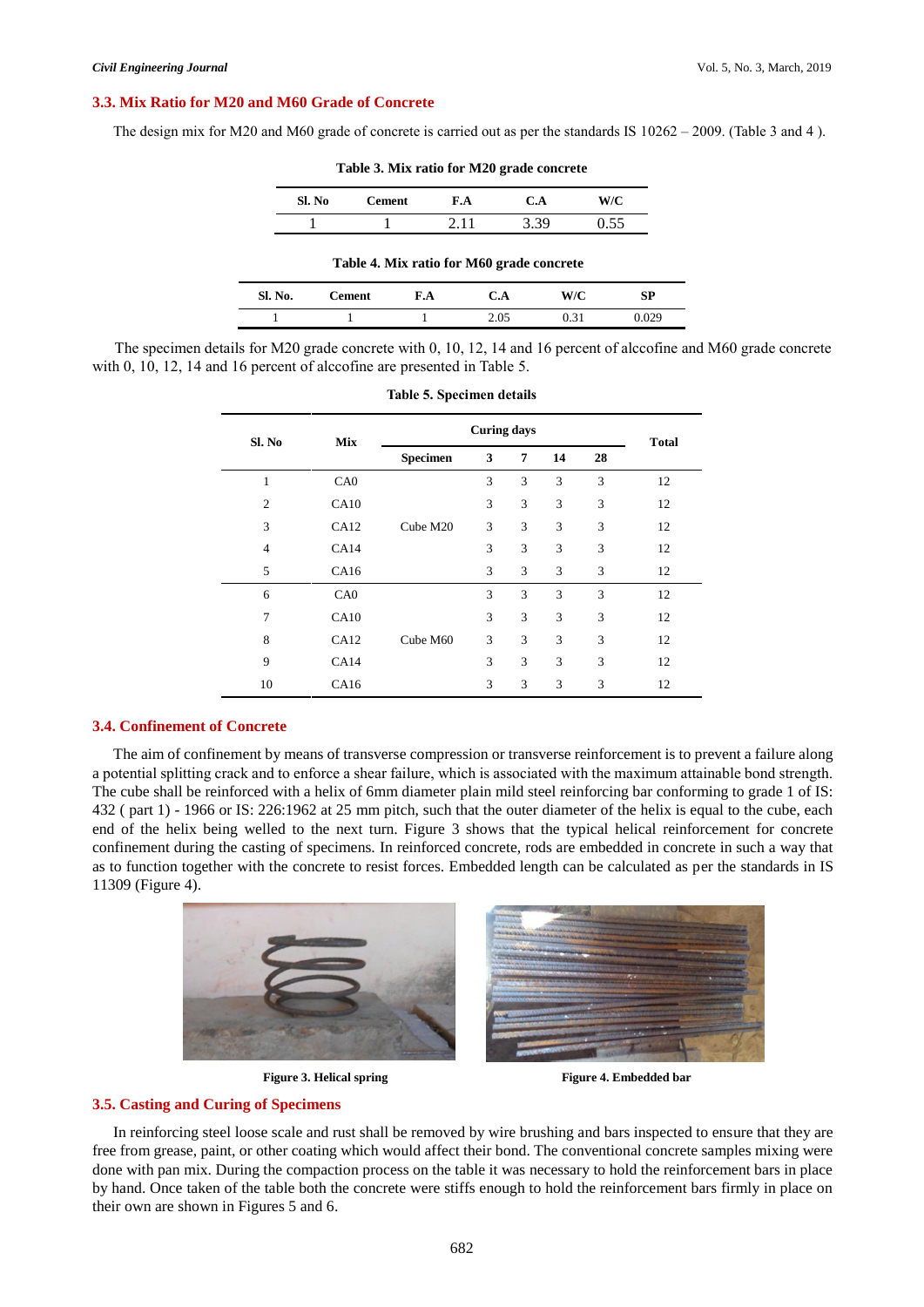

**Figure 5. Helical reinforcement kept in position while casting**



**Figure 6. Specimens under curing**

#### **3.6. Pull out Test**

The pull out test was conducted in universal testing machine (UTM). The specimens were placed in inverted position as shown in Figure 7. Concrete cube specimen fixed with upper jaws and another edge of the reinforcement rod was fixed with lower jaw as shown in figure. When the machine started the lower jaw will be coming down by that way the rod is pulled. The load applied gradually through UTM by the incremental value of 0.2. Slip occurs at the time of testing were noted with the help of vernier scale, when the specimens attain the maximum bond stress leads to failure. Maximum slip value and load value was observed.



 **Figure 7. Specimen kept in position for pull out test**

#### **3.7. Bond Strength**

In this test the bond strength is expressed in terms of the average bond stress obtained from pullout test. The force around the embedded length is calculated through UTM and the average bond stress is calculated and the test results are tabulated. Table 6 shows the bond stress and slip values obtained during the experiment for the normal strength concrete i.e. M20 grade of concrete. Table 7 shows the bond stress and slip values obtained during the experiment for the high strength concrete i.e. M60 grade of concrete.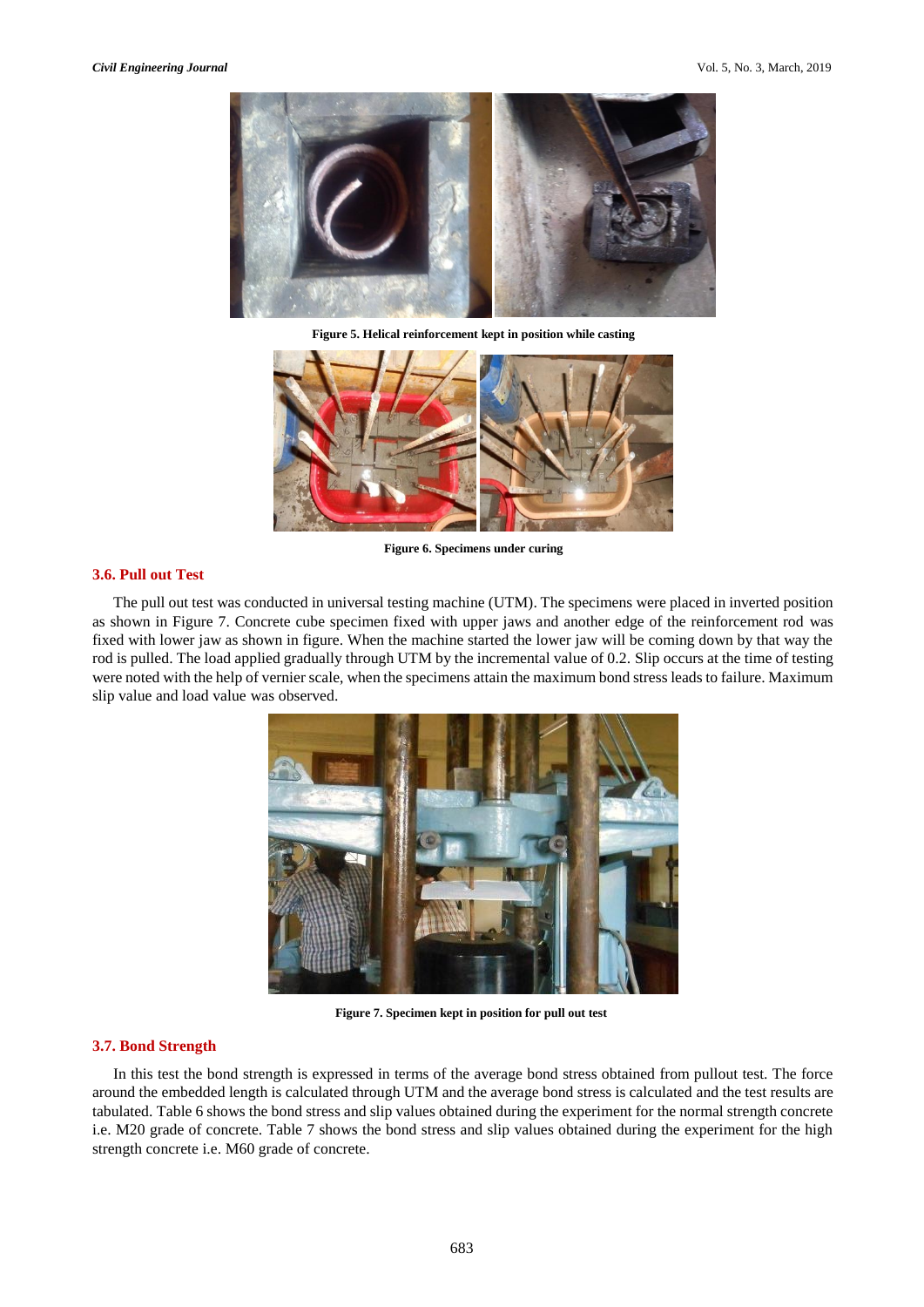| <b>Grade of</b><br>concrete | No. of days<br>of curing | Percentage of<br>alccofine | <b>Maximum load in N</b> | <b>Maximum</b> slip<br>in mm | <b>Bond stress in</b><br>N/mm <sup>2</sup> |
|-----------------------------|--------------------------|----------------------------|--------------------------|------------------------------|--------------------------------------------|
|                             |                          | $\mathbf{0}$               | 15000                    | 6.25                         | 3.97                                       |
|                             |                          | 10                         | 16000                    | 5.22                         | 4.24                                       |
| M 20                        | 7                        | 12                         | 17000                    | 4.22                         | 4.50                                       |
|                             |                          | 14                         | 17000                    | 4.10                         | 4.50                                       |
|                             |                          | 16                         | 22000                    | 3.80                         | 5.80                                       |
|                             |                          | $\mathbf{0}$               | 17000                    | 5.22                         | 4.50                                       |
|                             |                          | 10                         | 18000                    | 5.20                         | 4.77                                       |
| M20                         | 14                       | 12                         | 18000                    | 4.20                         | 4.77                                       |
|                             |                          | 14                         | 19000                    | 4.23                         | 5.03                                       |
|                             |                          | 16                         | 23000                    | 3.75                         | 6.10                                       |
|                             |                          | $\mathbf{0}$               | 19000                    | 4.50                         | 5.03                                       |
|                             |                          | 10                         | 21000                    | 4.85                         | 5.57                                       |
| M20                         | 28                       | 12                         | 23000                    | 3.90                         | 6.10                                       |
|                             |                          | 14                         | 21000                    | 3.22                         | 5.57                                       |
|                             |                          | 16                         | 23000                    | 3.21                         | 6.10                                       |

| Table 6. Maximum load and slip values of specimens for M20 |  |  |  |  |  |  |
|------------------------------------------------------------|--|--|--|--|--|--|
|------------------------------------------------------------|--|--|--|--|--|--|

**Table 7. Maximum load and slip values of specimens for M60**

| Grade of<br>concrete | No. of days<br>of curing | Percentage of<br>alccofine | <b>Maximum</b> load<br>in $N$ | <b>Maximum</b> slip<br>in mm | <b>Bond stress in</b><br>$N/mm^2$ |
|----------------------|--------------------------|----------------------------|-------------------------------|------------------------------|-----------------------------------|
|                      |                          | $\boldsymbol{0}$           | 23000                         | 4.50                         | 6.10                              |
|                      |                          | 10                         | 25000                         | 4.20                         | 6.63                              |
| <b>M60</b>           | 7                        | 12                         | 26000                         | 3.80                         | 6.89                              |
|                      |                          | 14                         | 27000                         | 3.50                         | 7.16                              |
|                      |                          | 16                         | 30000                         | 3.50                         | 8.48                              |
|                      |                          | $\mathbf{0}$               | 25000                         | 4.20                         | 6.63                              |
|                      |                          | 10                         | 27000                         | 4.00                         | 7.16                              |
| <b>M60</b>           | 14                       | 12                         | 27000                         | 3.50                         | 7.16                              |
|                      |                          | 14                         | 28000                         | 3.25                         | 7.42                              |
|                      |                          | 16                         | 31000                         | 3.20                         | 8.22                              |
|                      |                          | $\boldsymbol{0}$           | 26000                         | 3.90                         | 6.80                              |
| <b>M60</b>           |                          | 10                         | 30000                         | 4.00                         | 7.95                              |
|                      | 28                       | 12                         | 31000                         | 3.40                         | 8.22                              |
|                      |                          | 14                         | 33000                         | 3.05                         | 8.75                              |
|                      |                          | 16                         | 32000                         | 3.10                         | 8.40                              |

# **4. Results and Discussion**

The Pull out is used for determining the bond strength for both normal and high strength concrete. From the bond test bond stress and slip is calculated and the results are tabulated and shows in the Table 4.7 and 4.8. The graphical representation is as follows for all the specimens and mixes.

#### **4.1. Normal Strength Concrete (M20)**

The load vs. slip curve for normal concrete with alccofine 0,10,12,14 and 16 percent are shown in Figures 8 to 12.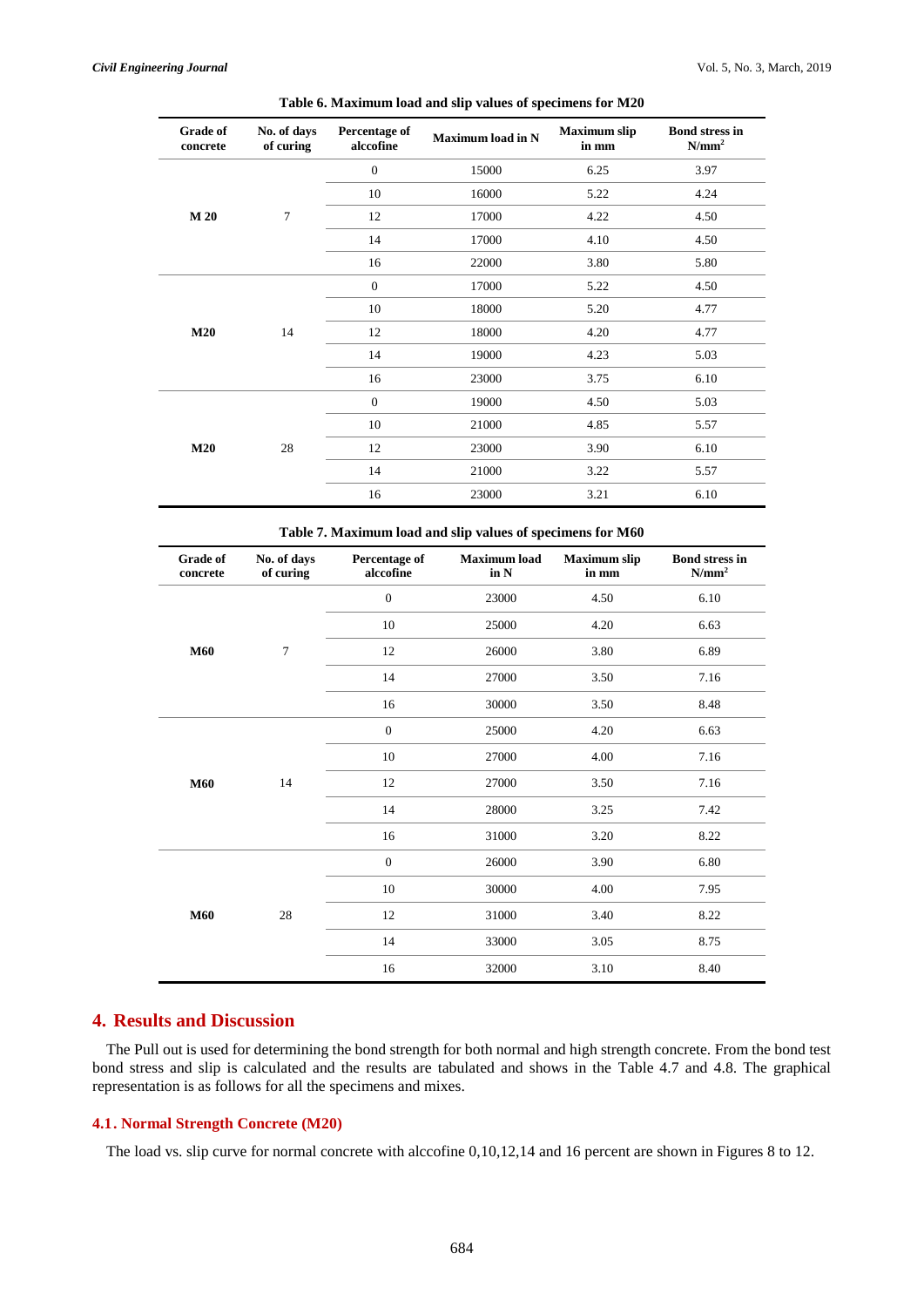

**Figure 8. Load vs. slip curve (A0%)**



**Figure 9. Load vs. slip curve (A10%)**



**Figure 10. Load vs. slip curve (A12%)**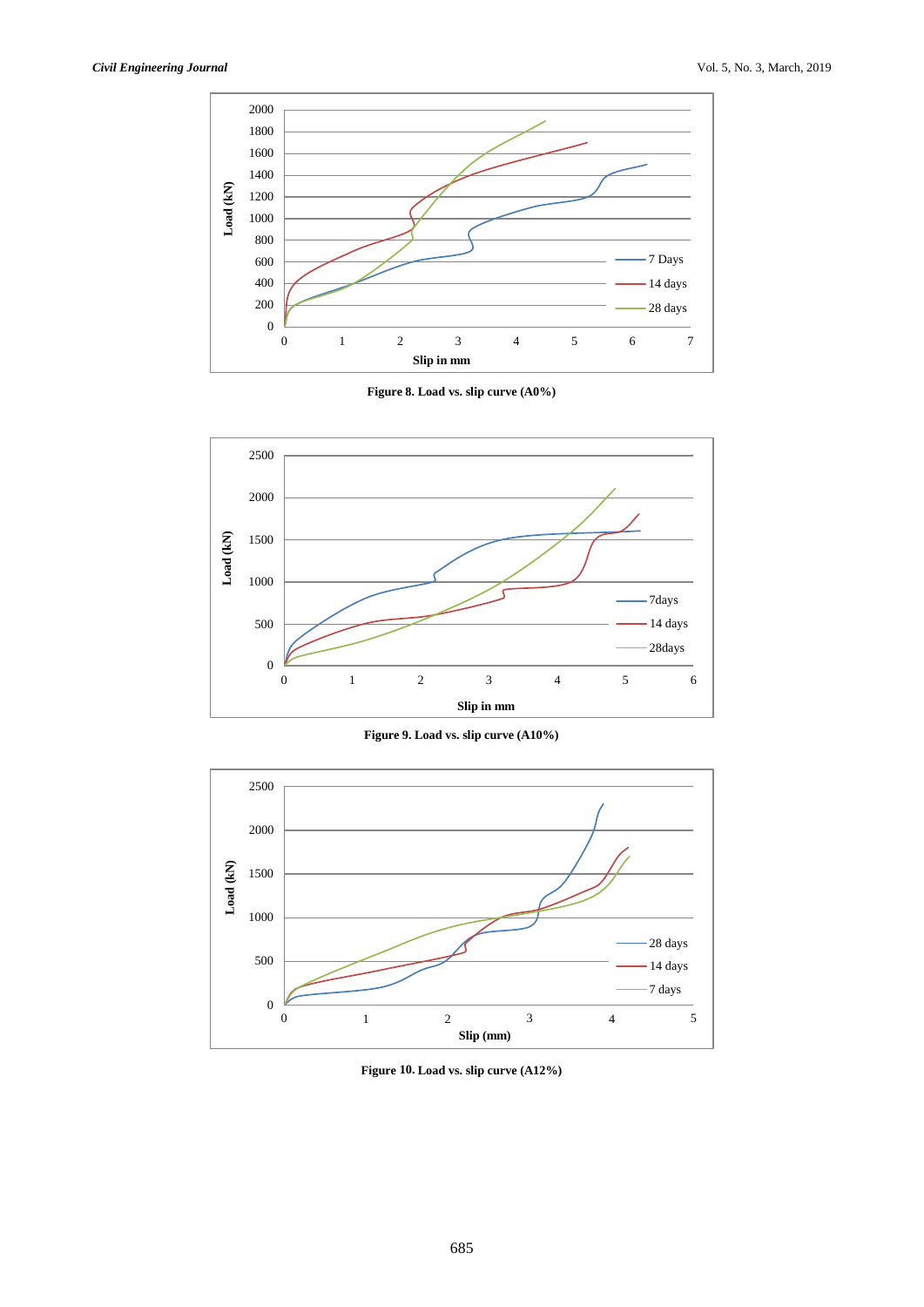

**Figure 11. Load vs. slip curve (A14%)**



**Figure 12. Load vs. slip curve (A16%)**

From the above graphs (Figures 8 to 12) the following results were obtained:

- Bond stresses increased with the increase of percentage replacement of alccofine except 16% replacement.
- Slip value decreased with the increase of percentage replacement of alccofine in all the replacements.
- The maximum load is  $23000 \text{ N/mm}^2$  and the corresponding slip is  $3.21 \text{ mm}$ .
- All the curves obtained through the experiment are not smooth because of some slippage error occurred during the experiment.

#### **4.2. High Strength Concrete (M60)**

The load vs. slip curve for high strength concrete with alccofine 0, 10, 12, 14 and 16% are shown in Figures 13 to 17.



**Figure 13. Load vs. slip curve (A0%)**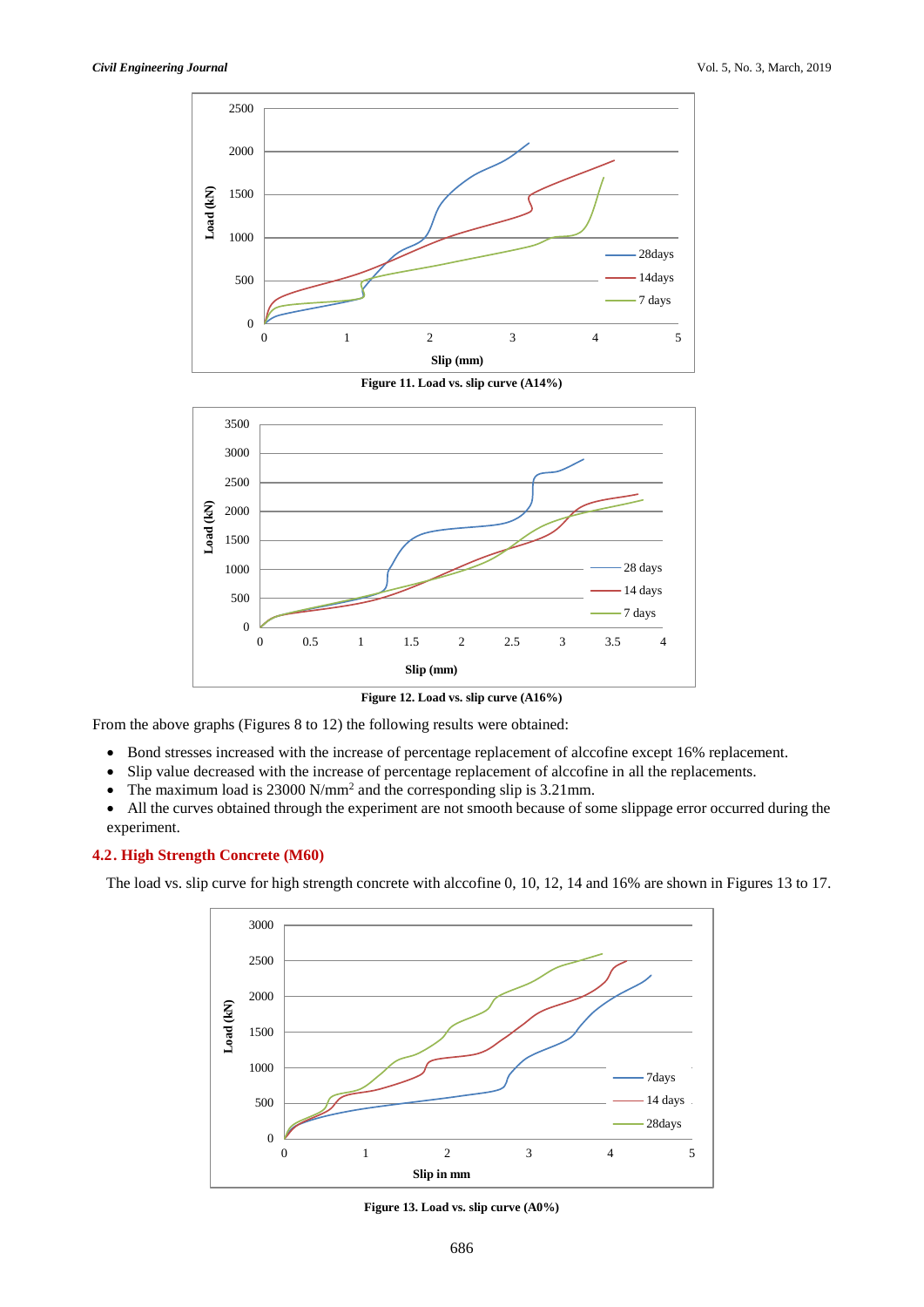

**Figure 14. Load vs. slip curve (A10%)**







**Figure 16. Load vs. slip curve (A14%)**





From the above graphs (Figures 13 to 17) the following results were obtained

Bond stresses increased with the increase of percentage replacement of alccofine except 16% replacement.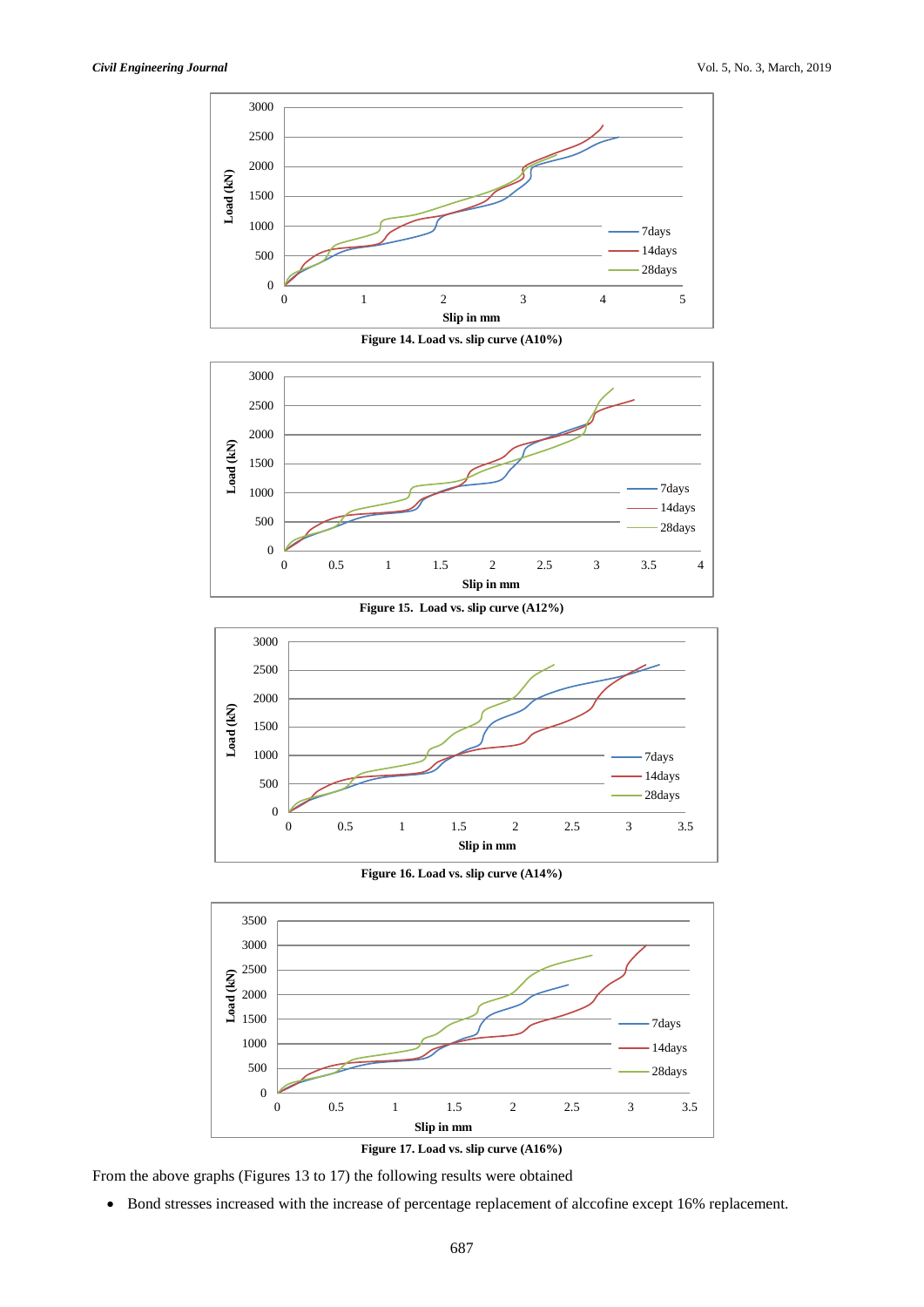- Slip value decreased with the increase of percentage replacement of alccofine in all the replacements.
- The maximum load is 33000 N/mm2 and the corresponding slip is 3.05 mm.
- All the curves obtained through the experiment are not smooth because of some slippage error occurred during the experiment.

## **5. Conclusions**

Based on the experimental investigation the following conclusions are drawn.

- The bond stress are determined through pull out test only for all the specimens, it is observed that the bond strength increases for increase in percentage of Alccofine replacement.
- The embedded bar is pulled out through UTM, the rod slips are measured, the slip is decreasing with the increase in load as well as in increasing the percentage replacement of Alccofine.
- For M20 grade concrete, it is observed that the strength of the concrete increases rapidly in early ages that is 7 days and after that it gradually increases. The maximum bond stress obtained at the age of 7 days is 22000 N/mm2 for 16% replacement of Alccofine.
- For M20 grade concrete, at 7 days the bond stress for 16% replacement of alccofine increases by 45% whereas when compared at 28 days the bond strength 12% replacement shows higher strength than conventional concrete by 20%.
- For M20 grade concrete, the maximum bond stress achieved at 28 days for 12% replacement of alccofine with cement is 23000 N/mm2.
- Hence it is understood that the replacement of alccofine with cement yields increase in bond strength and also decrease in slip for all the specimens.
- For M60 grade concrete, it is observed that the strength of the concrete increases rapidly in early ages that is 7 days and after that it gradually increases. The maximum bond stress obtained at the age of 7 days is 32000 N/mm2 for 16% replacement of Alccofine.
- For M20 grade concrete, at 7 days the bond stress for 16% replacement of alccofine increases by 20% whereas when compared at 28 days the bond strength 12% replacement shows higher strength than conventional concrete by 10%
- For M20 grade concrete, the maximum bond stress achieved at 28 days for 14% replacement of alccofine with cement is 33000 N/mm2.
- The bond stress increased with the increase of concrete strength as well as the slip is reduced.
- The maximum slip for normal strength concrete obtained is 6.25 mm for the conventional concrete at the age of 7 days where as for high strength concrete 4.5 mm. At the age of 28 days the percentage of slip reduced by 10 to 20% invariably.
- The lesser amount of slip is calculated for 28 days, 3.21 at 16% replacement of alccofine and 3.05 at 14% replacement of alccofine respectively for normal and high strength concrete.

# **6. Conflict of Interest**

The authors declare no conflict of interest.

# **7. References**

[1] Riaz Ahmad Goraya, Kamal Ahmed, and Muhammad Akram Tahir. "Effect of Surface Texture on Bond Strength of GFRP Rebar in Concrete." Mehran University Research Journal of Engineering & Technology 30(1) (January 2011):45-52.

[2] Marco Valente. "Bond Strength between Corroded Steel Rebar and Concrete". IACSIT International Journal of Engineering and Technology 4(5) (October 2012): 65-73.

[3] Barnaf, J., M. Bajer, and M. Vyhnankova. "Bond Strength of Chemical Anchor in High-Strength Concrete." Procedia Engineering 40 (2012): 38–43. doi:10.1016/j.proeng.2012.07.052.

[4] Maria Teresa, Gomes Barbosa, & Souza Sánchez Filho. "Investigation of Bond Stress in Pull out Specimens with High Strength Concrete". Global Journal of Researches in Engineering Civil and Structural Engineering 13(3) (2013): 55-64.